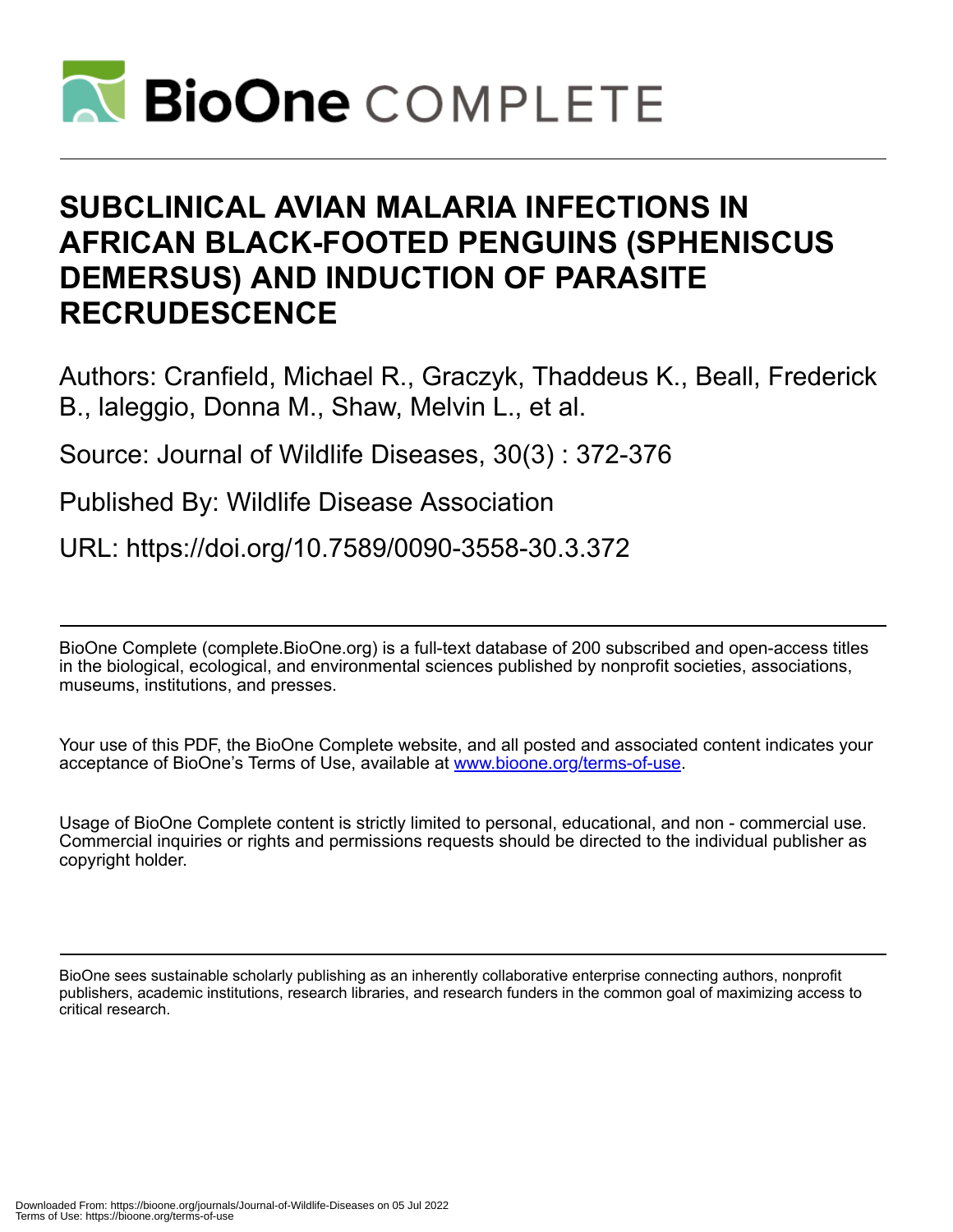# **SUBCLINICAL AVIAN MALARIA INFECTIONS IN AFRICAN BLACK-FOOTED PENGUINS (SPHENISCUS DEMERSUS) AND INDUCTION OF PARASITE RECRUDESCENCE**

**Michael R. Cranfield,1 Thaddeus K. Graczyk,2 Frederick B. Beall, Donna M. Ialeggio, Melvin L. Shaw, and Mary L.Skjoldager**

<sup>1</sup> The Baltimore Zoo, Druid Hill Park, Baltimore, Maryland 21217 <sup>2</sup> The Johns Hopkins University, School of Hygiene and Public Health,

Department of Immunology and Infectious Diseases, 615 North Wolfe Street, Baltimore, Maryland 21205

**ABSTRACT:** The subclinical and clinical *Plasmodium elongatum* and *Plasmodium relictum* infections of captive-reared African black-footed penguins *(Spheniscus demersus)* were evaluated in nine adult and 29 juvenile penguins in the Baltimore Zoo (Maryland, USA) during summer 1988 and winter 1989. Two diagnostic methods were used: Giemsa-stained thin blood films, and subinoculation of penguin blood into 1-day-old Peking ducklings. Chloroquine and primaquine treatment was applied to all parasitemic juvenile penguins. Twenty-nine parasite-free, juvenile penguins were monitored for parasitemia by Giemsa-stained thin blood films every two weeks for 26 weeks of their first outdoor exposure. Eighteen of 29 penguins experienced naturally acquired malaria; 14 were infected with *P. elongatum,* three with *P. relictum,* and one bird had a mixed *P. relictum* and *P. elongatum* infection. Eleven of 18 juveniles became parasitemic again after chloroquine and primaquine treatments. Based on Giemsa-stained thin blood smears and subinoculation of penguin blood into 1-day-old ducklings, performed in a mosquito-free environment in winter, nine adult penguins had no evidence of *Plasmodium* spp. infection. After dexmethasoneinduced immunosuppression, four of six of these nonparasitemic adult penguins were found to be infected with *P. relictum* by the blood inoculation method.

*Key words:* Avian malaria, parasite recrudescence, parasite relapse, *Plasmodium relictum, Plasmodium elongatum,* African black-footed penguins, Spheniscus demersus.

#### **INTRODUCTION**

Avian malarial parasites cause significant mortality in captive penguins in openair colonies (Fleischman et al., 1968). Due to the persistence of pre-erythrocytic and exoenythnocytic schizogonies, even after inoculation of infected blood (Garnham, 1966), the pathology and clinical signs of disease in *Plasmodium relictum* and *Plasmodiurn elongaturn* infections are asso ciated with the exoerythrocytic infection (Fix et al., 1988). Because of the low panasitemia, the destruction of red blood cells usually does not cause clinical anemia in penguins (Cranfield et a!., 1990), and penguins often die without detectable panasitemia (Grinen, 1974). In such cases, parasites can be detected by the blood passage from an infected donor to experimental domestic ducklings; this causes the amplification of parasites to detectable levels (Herman et al., 1966).

Cranfield et al. (1990) reported that if

a penguin survives the first infection with avian malaria, its immune system appears to be capable of reducing the number of parasites to subpatent levels. The recrudescence and relapses of malarial parasites have been reported by many workers in various species of wild binds (Bennett et a!., 1976; Pierce and Mead, 1978); however, causes of these phenomena were not given. There are no studies on recrudes cence on relapses of *P. elongaturn* or *P. relictum* in African black-footed penguins *(Spheniscus demersus).* Our objective was to determine whether African black-footed penguins (S. *dernersus)* remained subclinically infected with naturally acquired avian malarial parasites after the parasitemia dropped below detection by blood smear.

#### **MATERIALS AND METHODS**

We conducted three experiments: 29 juvenile, captive-reared African black-footed penguins were selected for Experiment I, nine adult pen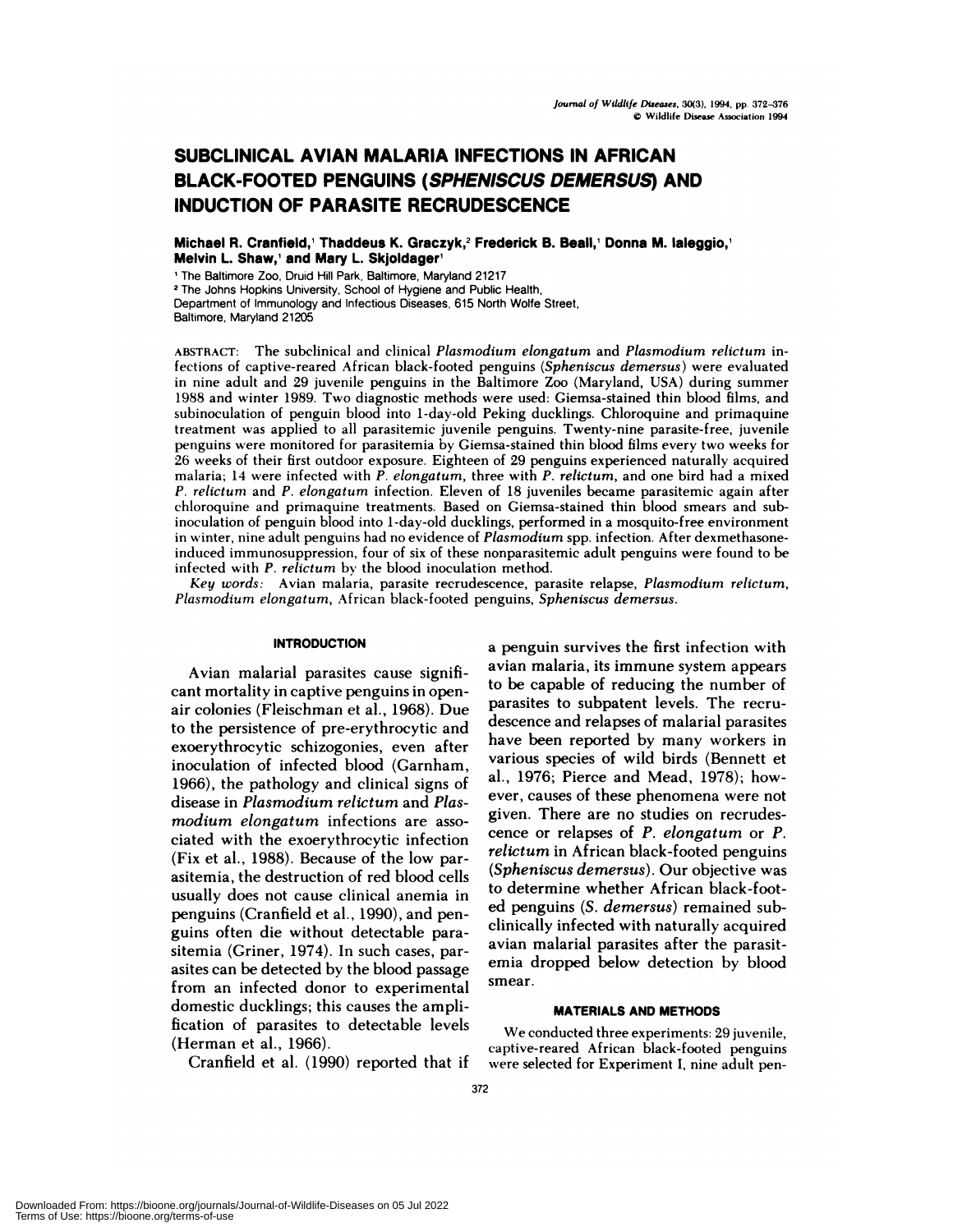gums were chosen for Experiment II, and six of**nine** birds from Experiment II were selected for Experiment III. All birds were marked individually by a metal flipper tag with an attached color-coded plastic tape for identification. Ju venile birds selected for Experiment I were hatched in the Baltimore (Maryland, USA) Zoo's hatchery from September 1987 to April 1988, and were kept in controlled mosquito-free con ditions until exposure in the open-air colony in early Max' 1988. The vector-free conditions were maintained according to the protocol of Graczyk et al. (1994a). The 29 penguins were bled every two weeks from mid-May to late October 1988 (Fig. 1) between 1000 and 1100 hr (Stoskopf and Beier, 1979) according to the protocol of Graczvk et al. (1994b). Collection of blood samples and blood processing protocols (slide preparation, staining, examination, parasite identification) followed the procedures of Graczyk etal. (1993). The first three birds diagnosed as parasitemic were transferred from the out door exhibition to the vector-free indoor environment. These penguins received chloroquine and primaquine treatment according to the protocol of Graczyk et al. (1994a). Penguins were returned to the main colony in early November 1988. Although in an indoor environment, the three penguins were bled on the same schedule as the penguins in the open-air colony. The same medical treatment also was applied to all the parasitemic penguins in the outdoor exhibition.

For Experiment II, nine adult penguins (6 to 9-yr-old) were randomly selected from the flock of 30 adult birds exposed in the outdoor colons' during all summers, and bled every 2 wk during their first outdoor exposure season. Six of nine selected penguins were diagnosed by Giemsa-stained thin film as parasitemic during their first open-air exposure season. Five birds were infected with *Plasmodium elongaturn,* and one bird had a mixed *P. elongatum* and *Plasmodium relictum* infection. In Decem ber 1988, we tested for avian malarial infections in these adult penguins by Giemsa-stained thin blood smear, and by multiple blood subinoculations (Herman et al., 1966). The subinocula**tion** method was used only when the thin smear method was negative. Two milliliters of jugular blood from each penguin were injected intra venously into each of two ducklings. Ducklings were housed in controlled mosquito-free con ditions. After 7 days, 2.0 mlof blood were drawn from each of the ducklings for a blood smear and for a second blood transfer to a second group of 18 1-day-old ducklings. The second group was bled at day 7 post-inoculation (PI) for preparation of thin blood smears. A thin blood smear also was prepared from the first group of ducklings at this time.



**Dates of** blood **sampling**

**FIGURE** 1. Temporal distribution of parasitemia episodes in juvenile African black-footed penguins *(Sphenlscus demersus)* during the first outdoor sea son. Bi-weekly refers to number of penguins parasitemic on a given date when they were bled every two weeks. Cumulative refers to the total numbers of penguins parasitemic up to that date.

In January 1989, six of nine adult penguins from Experiment II were selected at random for Experiment III. Three of the six penguins were parasitemic, and three birds were not parasitemic as determined by Giemsa-stained blood smear during their first outdoor season. One of the three parasitemic penguins had a mixed *P. relictum* and *P. elongatum* infection; two birds were infected with *P. elongatum* (Table 1). All three birds were injected intramuscularly with dexamethasone 21-phosphate (Sigma Chemical Co., St. Louis, Missouri, USA) and 30 mg/per animal of amikacin sulphate (Fort Dodge Laboratories, Inc., Fort Dodge, Iowa, USA) for five consecutive days. Three penguins diagnosed as parasitemic during their first outdoor exposition were injected with 1.0 mg/kg body weight of dexamethasone, and the other three birds re ceived 2.0 mg/kg of dexamethasone. Dexamethasone was used because of its properties for induction of immunosuppression in birds (Isobe and Lillehoj, 1992). Amikacin sulphate was administered to reduce the risk of clinical disease resulting from opportunistic bacterial infection (Brummett, 1983) during the immunosuppression. Seven days after initiation of the dexamethasone treatment, 4.0 ml of blood were drawn from each of the six penguins for the preparation of thin blood smear and for inoculation into two 1-day-old ducklings (2 ml/animal). After 7 days, 2.0 ml of blood from each duckling were drawn for thin blood smears and for inoculation of a second group of 12 ducklings. This procedure also was repeated after 7 days for inoculation of a third group of ducklings. If the thin blood smear from the second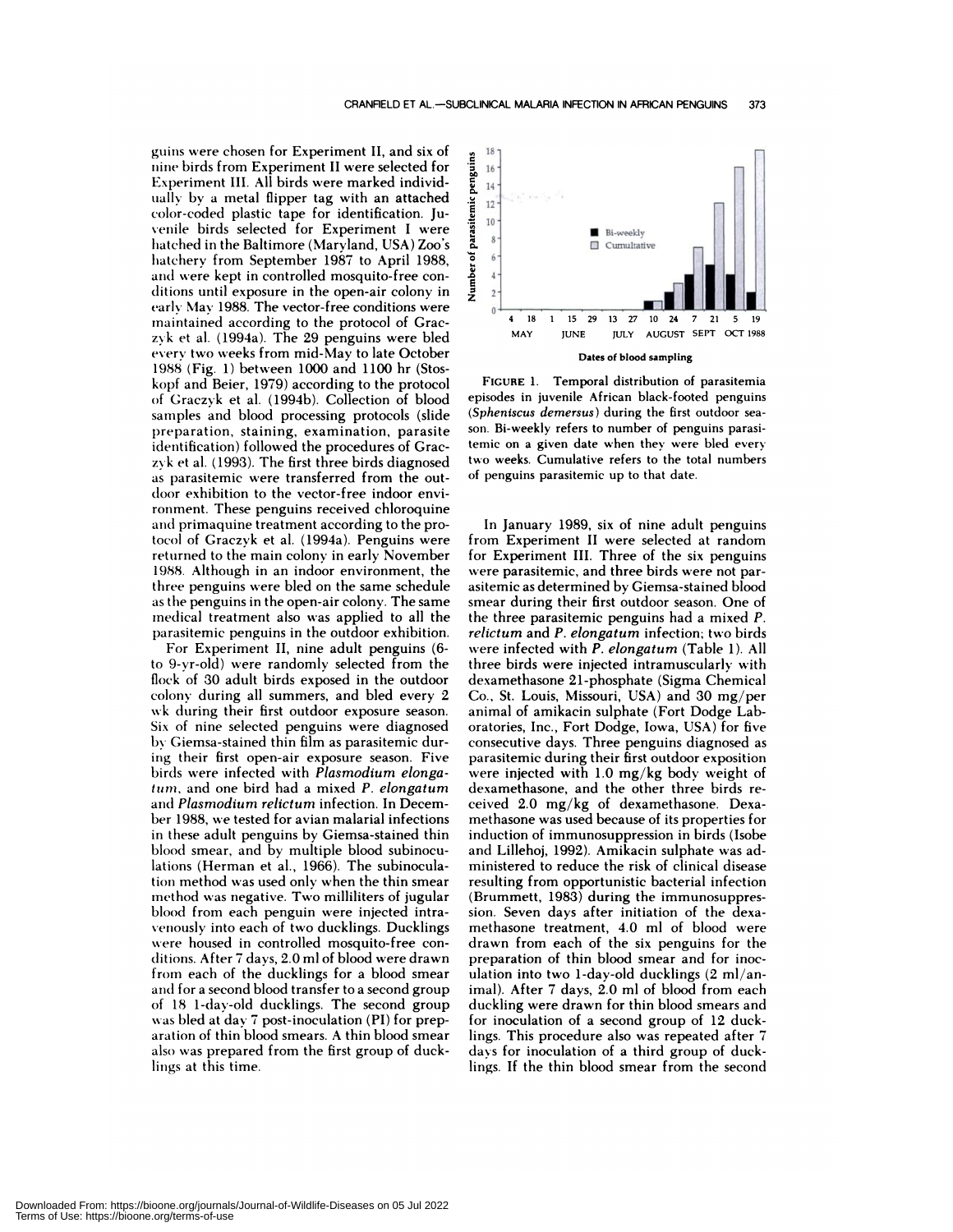| Parasite<br>species in<br>penguin <sup>-</sup> | Dose of<br>dexamethasone.<br>(mg/kg) | Blood passage      |                     |                    | Parasite species |
|------------------------------------------------|--------------------------------------|--------------------|---------------------|--------------------|------------------|
|                                                |                                      | First <sup>*</sup> | Second <sup>*</sup> | Third <sup>b</sup> | in ducklings     |
| P. elongatum                                   | 1.0                                  | — d —              | $+$ $+$             | <b>ND</b>          | P. relictum      |
| P. elongatum                                   | 1.0                                  |                    | $+$ $+$             | <b>ND</b>          | P. relictum      |
| P. elongatum                                   |                                      |                    |                     |                    |                  |
| P. relictum                                    | 1.0                                  |                    | $+$ $+$             | <b>ND</b>          | P. relictum      |
|                                                | 2.0                                  |                    |                     | $+$ +              | P. relictum      |
|                                                | 2.0                                  |                    |                     |                    |                  |
|                                                | 2.0                                  |                    |                     |                    |                  |

TABLE 1. The results of isodiagnostic blood subinoculation method for nonparasitemic and dexamethasoneimmunosuppressed, adult African black-footed penguins *(Spheniscus demersus).*

Naturally acquired during the first outdoor summer season **and diagnosed by Giemsa-stained thin** blood **film method.**

'Two one-day-old Peking ducklings used for each blood transfer.

Diagnosed by Giemsa-stained thin blood film method.

**-,** no *Plasmodium* spp. observed; **+,** *Plasmodlum* **spp.** observed; ND, not done.

group of ducklings did not contain parasites, a third blood passage was performed (Table 1). The six dexamethasone-treated penguins were bled for blood smears on the same schedule and in the same manner as experimental ducklings.

#### **RESULTS**

In Experiment I, during the 26-wk outdoor period, 18 of 29 juveniles experienced malaria, while 11 of 29 juveniles remained nonparasitemic. All avian malaria episodes occurred from 10 August to 19 October with the peak of malaria cases in mid-September (Fig. 1). Fourteen of 29 juveniles were infected with *Plasrnodium elongaturn,* three with *Plasmodiurn relic*tum, and one with both.

In Experiment I, two of the first three parasitemic penguins which were moved from the outdoor exposition to the mosquito-free environment were infected with *P. elongaturn;* one bind had a mixed *P. elongaturn* and *P. relictum* infection. All three penguins, nonpanasitemic after administration of chloroquine became parasitemic again with *P. elongatum* in  $\leq 4$ wk. Fifteen of the remaining 26 juveniles in outdoor exhibition had parasitemia (Fig. 1); eight of them became parastemic again within 4 wk after the initiation of medical treatment. Thus, 11 of 18 juveniles became parasitemic again after chloroquine and primaquine treatments.

In Experiment II, all nine adults were

negative for *Plasmodium* spp. by the thin blood smear method. Al! nine adults were *Plasmodium* spp. negative based on two blood passages to the 1-day-old ducklings.

The blood smears from all six penguins injected with dexamethasone (Experiment III) remained negative for 21 days. Also, the first group of ducklings injected with 2.0 ml of blood from six adult penguins were nonparasitemic at day 7 P1, and re mained negative through the experiment (Table 1). Three pairs of ducklings in the second blood passage group became parasitemic by day 7 P1 with *P. relictum,* and the blood passage to the third group of ducklings was not done (Table 1); one of the remaining ducklings from this group became parasitemic by day 14 P1 with *P. relicturn* (Table 1). Based on the blood subinoculation method, *Plasmodiurn* spp. occurred in four of six dexamethasone-treated penguins. Ducklings inoculated with the blood from two penguins which acquired *P. elongaturn* infections during the first outdoor season had only *P. rellcturn* parasitemia. The ducklings inoculated with blood from the penguin with mixed *P. elongaturn* and *P. rellctum* infection also had only a *P. relictum* parasitemia.

#### **DISCUSSION**

The recurrent recrudescences and relapses of malarial parasites in birds has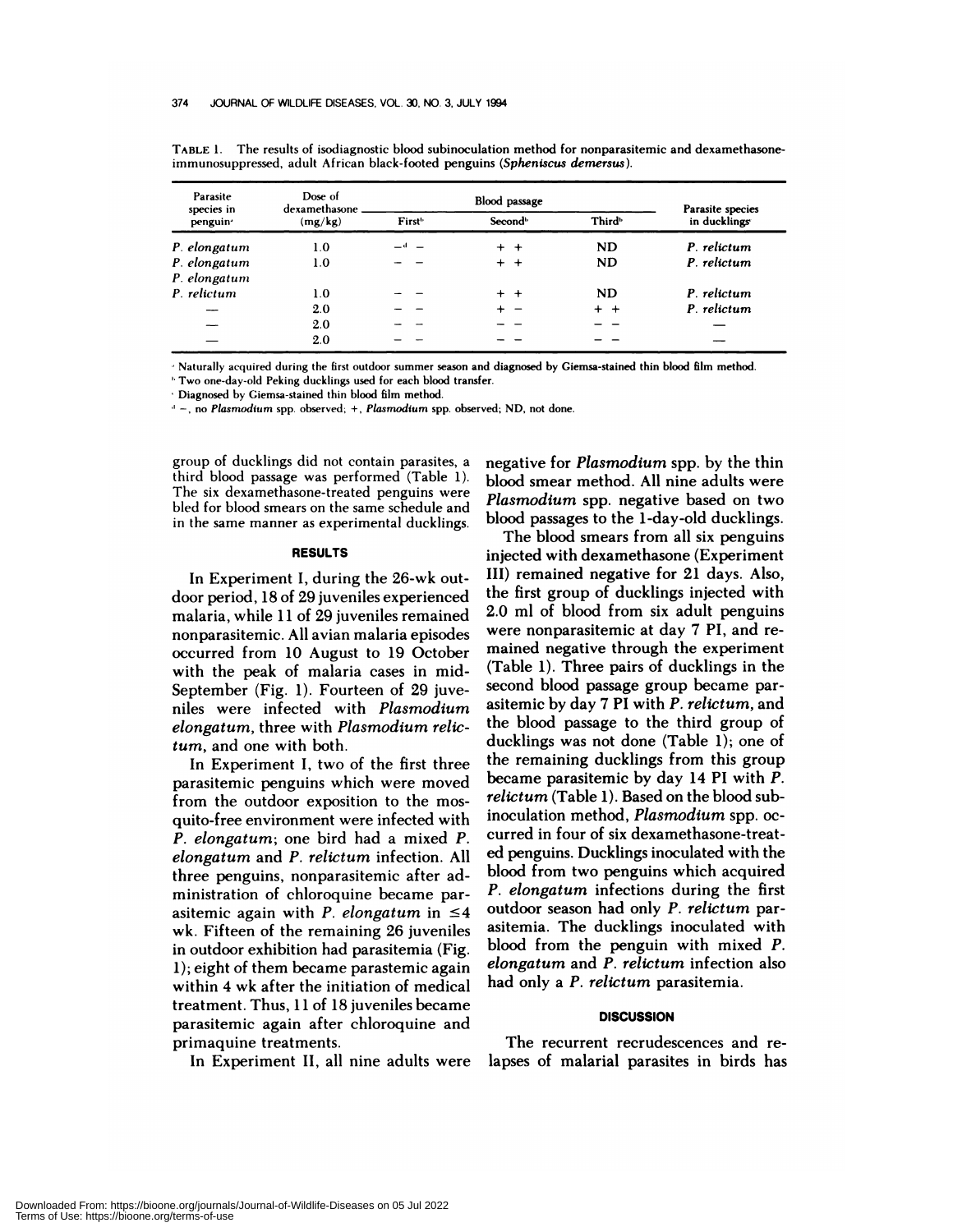been reported by many researchers (Atkinson and van Ripen, 1991). We observed that naturally acquired parasites survived chloroquine and primaquine therapy, and under the corticosteroid stimulus they re crudesced into the erythnocytes. Brown (1969) and Gannham (1970) suggested three hypotheses to explain this phenom enon: 1) erythrocytic stages persist and multiply in deep vascular sites and subpatent parasite populations may emerge during the decline of nonstenilizing immunity (Sergent and Sergent, 1956) causing parasite relapses; 2) exoerythrocytic stages continuously release menozoites into the circulating blood, and these allow parasite populations to recover when premunition to them declines (parasite recru descence); and 3) dormant sponozoites or pre-erythnocytic forms survive in endothelia! tissues and later cause parasite re crudescence under a specific stimulus (Gniner, 1974). We observed that penguins naturally infected and medically treated for malarial parasites were negative by thin blood smear and blood subinoculation; we observed no parasites after two blood passages to 1-day-old ducklings. However, ac cording to the sensitivity of the Giemsastained blood film (Stoskopf and Beien, 1979), and blood subinoculation method (Herman et a!., 1966) we should have observed *Plasmodiurn* spp. if the second hypothesis was true. Therefore, it seems more likely that infected erythrocytes persisted in deep vascular sites in penguins on dormant sporozoites and pre-erythrocytic forms of malarial parasites survived in the endothelial tissues of African penguins. Upon corticostenoid therapy, the parasites may have recrudesced in the penguin hemopoietic tissue, and multiplied in experimentally infected ducklings. Persistence of pne-erythrocytic (post-sporozoite) forms of *Plasmodium relictum* in pigeons *(Golurnba livia)* has been suggested by Huff (1951).

Based on the positive blood subinoculation results for four of six dexamethasone-treated penguins, we conclude that the invasion of red blood cells is an effect associated with the glucocorticoid-mediated immunosuppression. Dexamethasone-treated birds exhibit a marked decrease in the number of lymphocytes and monocytes (Gross et a!., 1979) and decreas es of cell-mediated immunity (CMI) (Isobe and Lillehoj, 1992). Rank and Weidanz (1976) demonstrated that immunity to reinfection of chickens with *Plasrnodiurn gallinaceurn* occurred in the absence of detectable B-cell function indicating that nonstenilizing immunity (Sergent and Sergent, 1956) is an antibody-independent phenomenon and requires CMI. Thus the effect of dexamethasone on subclinically infected penguins can be explained by debilitating the processes of CMI controlling the pre-erythrocytic parasites in the endothelial tissues. The results of the present study indicate that African black-footed penguins can be subclinically infected with *P. relicturn* and clinically infected with *Plasmodium elongaturn.*

One striking observation in our study was that penguins which experienced the recrudescence of malarial parasites had been treated for ten days with primaquine. Primaquine inhibits mitochondrial respiration of the primary and secondary liver stages of human malarial parasites (Contacos, 1973). However, pre-erythrocytic and exoenythnocytic stages of *P. relicturn* and *P. elongatum* inhabit the endothelial tissue of all organs of penguins (Fleischman et al., 1968). As seen, the parasites may survive the primaquine therapy. Based on our results, we believe that antimalarial therapy based on human infant treatment schedules (Stoskopf and Beien, 1979) is not adequate to eliminate the ex oenythnocytic stages of *Plasmodiurn* spp. parasites.

### **ACKNOWLEDGEMENTS**

We gratefully acknowledge the staff at the African penguin facility: Steven Sarro, Katharine Bennett, Shelby Strickler, Gina Johnson, and Danielle Heyl for their dedication to this study. We thank William L. Nicholson for consultation. This study received financial support from